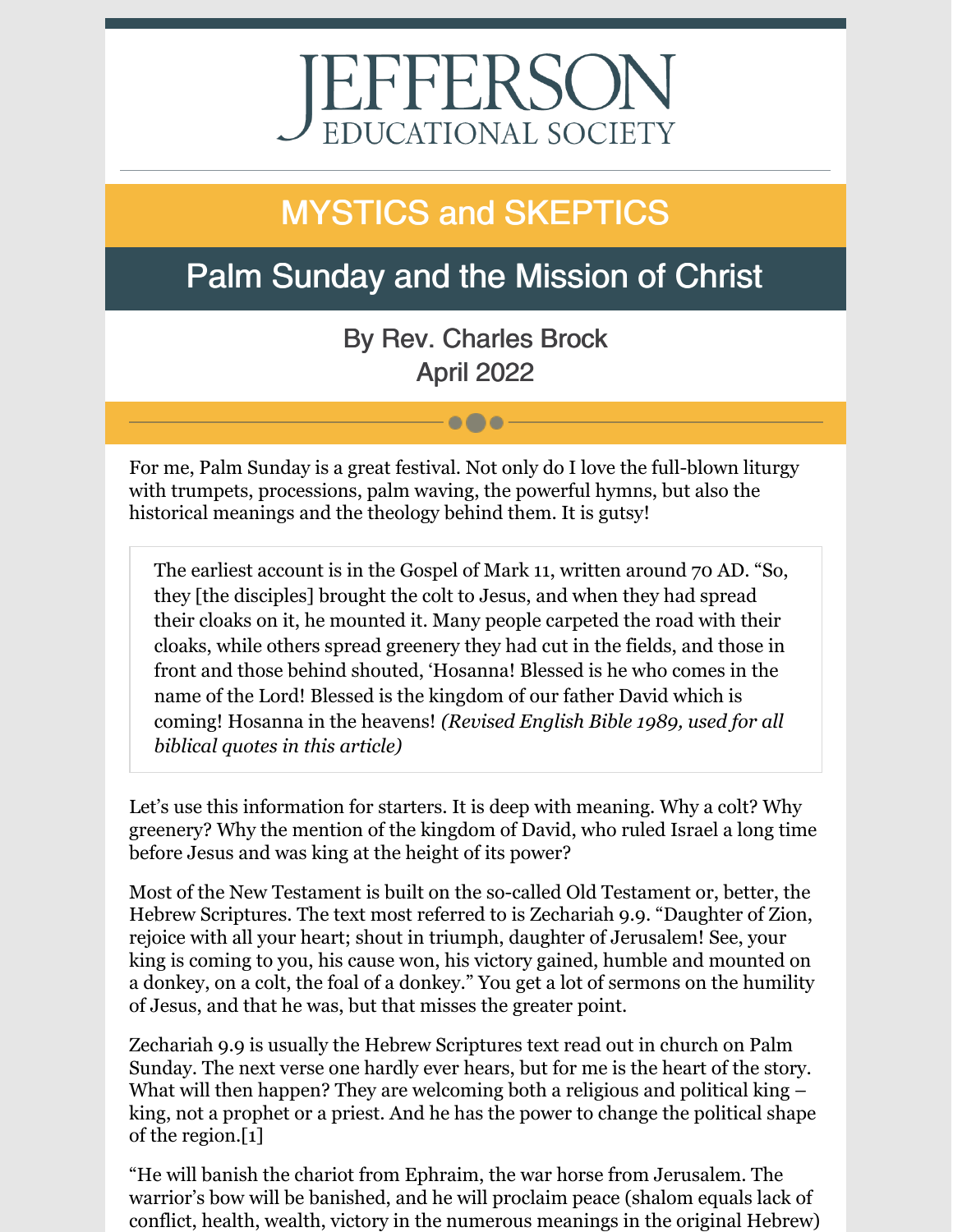to the nations (not just Israel). His rule will extend from sea to sea, from the River [Euphrates] to the ends of the Earth."

That is a huge hope, one that has been with Israel since Zechariah and all the prophets. It never quite came to be, but the kingdom of David in Israel created its largest territory. That is what Israel has always wanted.

It sure looks like that is what Matthew, Mark, and Luke were implying. John is the outlier, but he does bring it up. Rome would be defeated, and Israel and the kingdom of David would be restored by Jesus.

How do we know this? We have some rich sources and can go back to the words attributed to Mary and John the Baptist's father and to the first account of the mission of Jesus in Mark and elsewhere.

Before the birth of Jesus, Mary sang: "My soul, tell out the greatness of the Lord; my spirit has rejoiced in God my Savior. ... He has routed the proud and all their schemes; he has brought down monarchs from their thrones and raised on high the lowly. He has filled the hungry with good things and sent the rich away empty. He has come to the help of Israel his servant, as he promised to our forefathers, to Abraham and his children's children lllllllllforever." *(Luke 1 is called the Magnificat in most liturgies and sung every day in Anglican cathedrals*).

That is about as revolutionary as you can get – religious, political, economic, and the interpretation of history. Some people say, "No, no, this is metaphorical. It refers to heaven, not Earth." Well, that is not taking the Bible seriously. Yes, you can have biblical interpretation on several levels – historical, symbolical, mystical, or just poetic – but we must look at the texts in their contexts first. There was the overriding fact that Rome had invaded and occupied Israel's hard-earned territory that was promised to it by God. Any good Jew would try to revolt, as indeed throughout all time people have when unjustly invaded. People want their land back. Look at Ukraine today. Look at Palestine, too. There have always been collaborationists with the enemy or occupier, but Jesus was not one of them. He loved Romans but did not join them. The Holy Land was for Jews and followers of Jesus, not the invaders with their unjust and alien ways.

Here is part of what Zechariah, not the prophet, had to say about the birth of his son John, who was the cousin of Jesus: "Praise to the Lord, the God of Israel! For he has turned to his people and set them free. He has raised for us a strong deliverer from the house of his servant David[2]… that he would deliver us from our enemies, out of the hands of those who hate us … to rescue us from enemy hands and set us free from fear. … You, my child, will be called Prophet of the Most High, for you will be the Lord's forerunner, to prepare his way. *(Luke 1)*

After Jesus received baptism by John in the Jordan[3], he went to Galilee, a revolutionary part of Israel, and proclaimed, "The time has arrived; the kingdom of God is upon you. Repent, and believe the gospel (good news)." *(Mark 1)*

In my opinion this meant that the kingdom of God, not Caesar's, was to begin with Jesus, but first repentance was needed. All religions insist on repentance before forgiveness. For Jews to regain their independence they must return to the Ten Commandments and the Mosaic Covenant, which they had forsaken. Jesus spent most of his time with the Jews trying to convince them of this, with mixed results. He used healing miracles, teachings, parables, examples, and finally the Cross, to try to convince them. (The Cross was used by the Romans to kill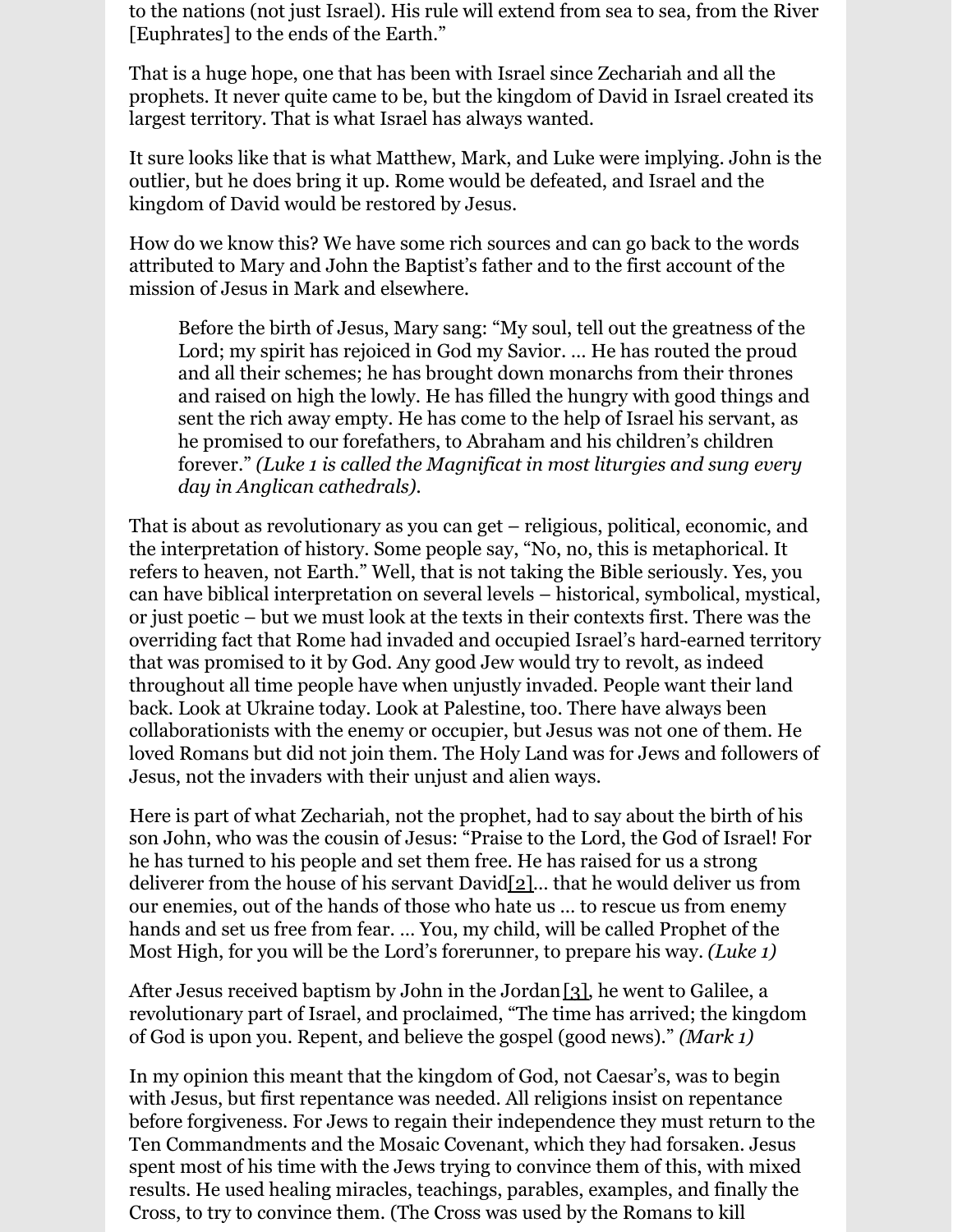insurrectionists, not "thieves" – badly translated, and the other two crucified with Jesus should also be called revolutionaries). There was not enough repentance by the people, so God did not deliver Israel from Rome. That was the condition John and Jesus demanded, and it didn't happen. By the way, that was the normal call and response of the prophets when the Jews were under their many occupations by foreign powers – sincerely repent and change your ways back to Moses, and then God frees you.

This is not the normal interpretation of the Church through the ages. Most of the theological thrust since Paul has been on the forgiveness of sins, favoring the Aaronic side of the Moses/Aaron/Miriam equation *[cf. Micah 6.4].* But let's not forget the deliverance and lawgiving of Moses or the strong role of women in the Hebrew Scriptures, which the Passover and all Sabbath services include as their main focus.

The church has largely ignored the political liberation theology of Jesus and the central role of women, **but it is time they repented of this.**And sing that greatest Palm Sunday hymn by Theodulf, Bishop of Orléans (9th century):

All glory, laud, and honor to you, Redeemer, King,

to whom the lips of children made sweet hosannas ring

You are the King of Israel and David's royal Son

now in the Lord's name coming, the King and Blessed One.

Can these views be reconciled? Of course – not a problem. It isn't *either/or*, but *both/and*. Jesus tried to free the Jews from Rome but demands repentance as the key action needed. Jesus was not raising an army; God would do it in his oldfashioned way of plagues, disease, miracles. He was crucified by the Romans, not the Jews (though some of them had a hand in it, namely the High Priest and associates), as an insurrectionist,[4] and the later biblical writers and Christian theologians used this as *the* example of God's love and the forgiveness of sins, which Jesus took on himself for not only the Jews but for the whole world.

Palm Sunday shows the richness and depths of the biblical texts for then and now. There is much to ponder here, to reassess, and to reform oneself and the church. Hey, get your prayers sorted out. Good luck!

#### ABOUT THE AUTHOR

The Rev. Charles Brock, an Erie native, is an Emeritus Fellow, Chaplain, and Director of Ministerial Education at Mansfield College, Oxford, UK, where he taught for 35 years. He serves as the Director of the Brock Institute for Mega Issues Education at the Jefferson and as Director of the Institute on the American Dream at Penn State Behrend. Rev. Brock is also acting minister of the First Unitarian Universalist Church of Girard, Pennsylvania. He is a founding member of the Jefferson



Education Society, where he serves as the secretary of the Board of Trustees.